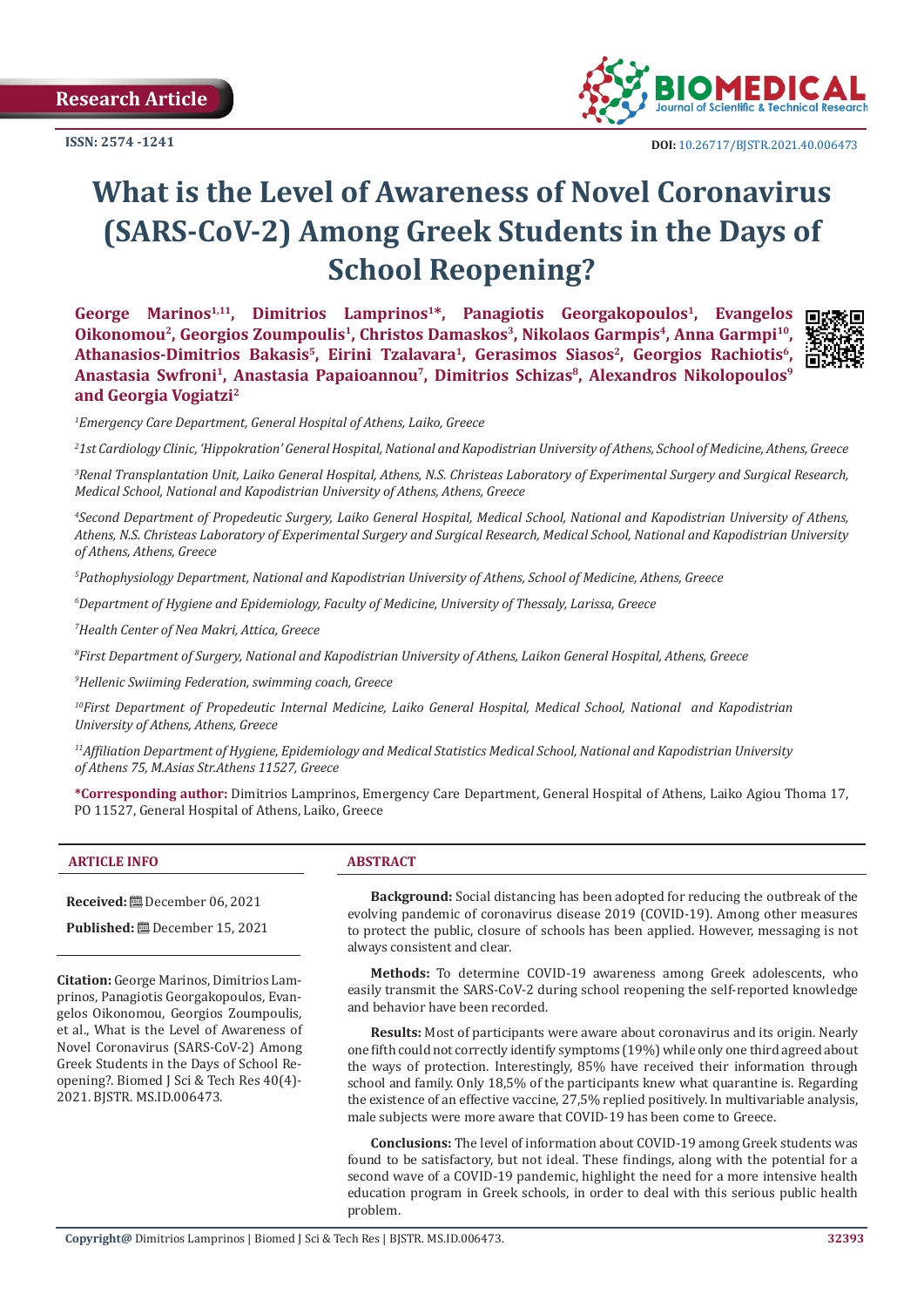# **Introduction**

Severe acute respiratory syndrome due to coronavirus 2 (SARS-CoV-2) and the resultant coronavirus disease 2019 (COVID-19) has raised worldwide health concern since December 2019. As of March 11th, 2020, the World Health Organization (WHO) characterized it as a pandemic [1]. Governments all over the world have taken actions to minimize the risk of infection and the spread of the virus [2]. In the context of the social distancing strategies, schools, universities and colleges have closed, in a nationwide or local basis in 190 countries, affecting approximately 73.5% of the world's student population [3]. Being on the same wavelength, and based on evidence and assumptions from influenza outbreaks that school closures reduce social contacts between students and therefore interrupt transmission, the Greek authorities took the decision to also implement this measure [4]. However, as Greece was highlighted among the countries with the less cases and victims from COVID-19, this measure was taken back and the schools were reopened for the last class of high school in May 4th and one week later for secondary and the rest of the classes of high school. This descriptive study aimed to determine the level of information about the COVID-19 among students of Athens, aged 13 to 18 years. More specifically, we attempted to assess the level of knowledge, as well as their preparedness and ability to react efficiently during the pandemic.

## **Methods**

#### **Study Design and Sample**

The study was conducted in schools of Athens Area, with a total population of 3,74 million people. The study was approved by the Hospital ethics committee and executed in accordance with the Declaration of Helsinki (1989). Inclusion criteria were voluntary involvement of students living in the Attika area. Common exclusion criteria include the presence of a severe and uncorrectable cognitive, visual, or hearing impairment that would preclude a participant's ability to complete interviews. Participants were not required to record their personal details, nor to answer all questions in the questionnaire. Data were collected from 13 through 20 March 2020. Surveys took less than 10 minutes. In total, 1200 students aged 13 to 18 years were selected, sub-divided in two groups, 13-15 years old and 16-18years old, respectively.

#### **Questionnaire**

Survey items were adapted from questionnaires used to study prior outbreaks [5,6]. The questionnaire consisted of 12 items (9 dichotomous questions, and 3 multiple choice) designed to assess students' knowledge of SARS-CoV-2 characteristics, for example: What is COVID-19? How is COVID-19 transmitted? Which are the symptoms and the protection measures? What is the quarantine? Is there a vaccine? Has there ever been a COVID-19 case in Greece?

#### **Statistical Analysis**

Categorical variables were presented as a percentile. Descriptive statistics were calculated for all participant characteristics and survey responses and were presented as valid percentages and as numerical values were appropriate. The chi square test was used to determine statistically significant differences among subgroups of the study's participants. A p value <0.05 was considered as statistically significant. SPSS 24 for Windows (SPSS 23 Armonk, NY: IBM Corp) was used for the analysis.

#### **Results**

#### **General Knowledge about SARS-CoV2**

From the total group of 1,200 teenagers aged between 13 and 18 years, 658 (54,8%) were female. Among the participants, 1,044 (87%) knew what the coronavirus is, and 744 (62%) were aware that the outbreak began from China. When the survey was conducted, the virus had spread to all regions of Italy, while on March 12<sup>th</sup> the first victim was reported in Greece. Therefore, when participants were asked if the virus had infected people in Europe and Greece, 79,5% and 74,7% respectively, answered positively. Interestingly, most of the responders (85%) were informed by their families or teachers; only 180 of the students (15%) said that the source of their information about COVID-19 was media and the web.

#### **Symptoms and Transmission of Covid-19**

Study participants were asked about the symptoms of COVID-19; 774 (64,5%) said the symptoms are similar to those of a common cold-like illness, while 198 (16%) were unaware. Regarding the ways of transmission 54,1% of them answered through coughing and human contact while 15,9% of them were not aware. On average one third of responders (30,5%) claimed that there is no need for an urgent visit at the hospital if someone is suspected to be infected by the SARS-CoV-2.

#### **Awareness of Ways of Protection**

The study aimed to determine how informed students were about protection measures. Of note, only 66 (5,5%) and 138 (11,5%) recognized the social distancing and avoidance of contacts as effective precaution measures, respectively. More than half of them (53%) answered that hand washing should be followed. Interestingly, nearly one third agreed that all the above-mentioned measures should be applied by general population to avoid the spread of the disease. Furthermore, only 222 (18,5%) of the participants knew what quarantine is; 390 (32,5%) claimed that there is no need for a mask if the person is not infected. Regarding whether an effective vaccine exists, 330 (27,5%) reported falsely that a vaccine already exists. (Table 1) summarizes respondents' estimations according to their age group.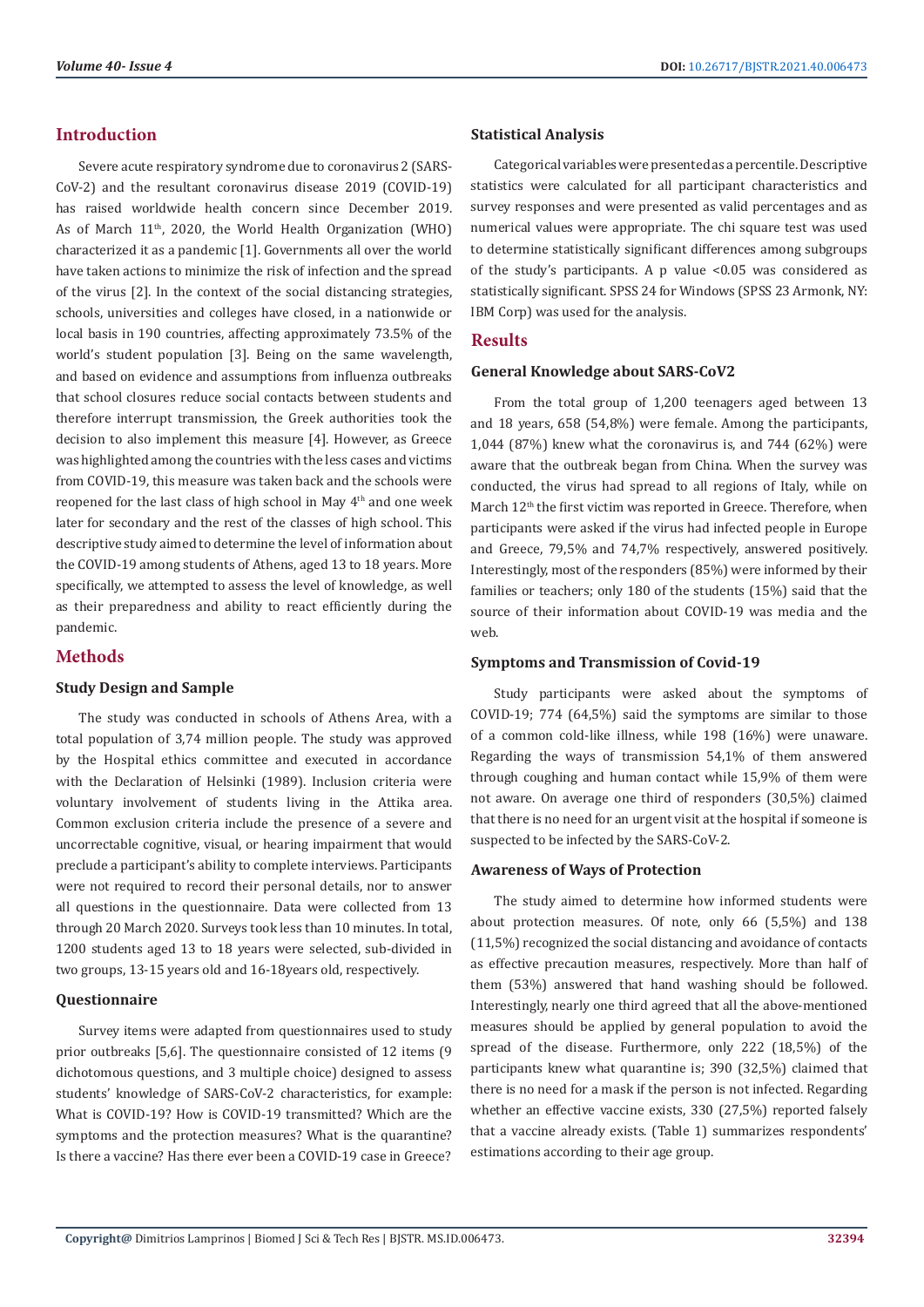**Table 1:** Knowledge level of participants about COVID-19.

| Questions                                                  | 13-15     |           | 16-18     |           |
|------------------------------------------------------------|-----------|-----------|-----------|-----------|
| Sex (M/F)                                                  | 274/326   |           | 268/332   |           |
| Have you ever heard about COVID-19 (%)?                    | 39.8/5.8  | 33.5/20.9 | 39.8/4.4  | 48.2/7.6  |
| Yes /No                                                    |           |           |           |           |
| Where the pandemic began (%)?                              | 28.3      | 20.6      | 26.7      | 35.2      |
| China                                                      |           |           |           |           |
| Italy                                                      | 14.5      | 28.5      | 17        | 16.1      |
| <b>USA</b>                                                 | 2.9       | 5.2       | 1.4       | 3.6       |
| Are there any cases in Europe (%)?<br>Yes/No               | 34.8/10.8 | 33.7/20.7 | 37.5/7.1  | 43.5/11.8 |
| Are there any cases in Greece (%)?<br>Yes/No               | 33.9/11.8 | 33.7/20.6 | 36.7/8    | 452./10.1 |
| Ways of transmission (%)                                   | 5.3       | 12.9      | 5.2       | 8.9       |
| Coughing                                                   | 8.5       | 21        | 5.8       | 10.1      |
| Human contact                                              | 25.3      | 9.5       | 29        | 27.1      |
| Both                                                       | 6.5       | 11        | 4.8       | 9.1       |
| Not aware                                                  |           |           |           |           |
| Symptoms are flu-like (%)?                                 | 29.2      | 33.8      | 31.5      | 34.5      |
| Yes                                                        | 8.4       | 9.3       | 6.5       | 11.5      |
| No                                                         | 7.8       | 11.5      | 6.6       | 9.4       |
| I don't know                                               |           |           |           |           |
| Ways of protection (%)                                     | 2.3       | 5         | 1.8       | 4.1       |
| Social distancing                                          | 5.4       | 11.8      | 3.8       | 7.2       |
| Avoid contacts                                             | 26.3      | 27.6      | 23.4      | 27.6      |
| Washing hands                                              | 11.8      | 9.8       | 15.7      | 16.4      |
| All                                                        |           |           |           |           |
| Is there a vaccine (%)? Yes/No                             | 10.2/35.5 | 13.7/40.6 | 16.8/32.9 | 17.1/33.3 |
| Information through (%)                                    | 18.5      | 33        | 18.5      | 25.5      |
| Family                                                     | 20.1      | 16        | 19.8      | 23.1      |
| School                                                     | 3.8       | 4.8       | 2.6       | 3.5       |
| Media                                                      | 3.3       | 0.5       | 3.8       | 3.2       |
| Internet                                                   |           |           |           |           |
| Do you know what quarantine is (%)? Yes/No                 | 6.9/38.8  | 9.1/45.2  | 10.1/34.6 | 11/44.3   |
| Wearing masks without having been infected (%)? Yes/<br>No | 30.4/15.3 | 30/24.3   | 12.4/32.3 | 21.7/33.6 |

## **Data Stratified According to Sex or Age**

After multivariable adjustment, male subjects were more aware that COVID-19 has been come to Greece (78% vs. 71%, p=0.01). Older students were more aware that COVID-19 has come to Greece compared to younger ones (82% vs. 67%, p=0.01), while they were

also aware that if they are suspected of having the disease there is no need to go immediately to hospital (73% vs. 66%, p=0.01). Nevertheless, the younger compared to older students were more informed that no vaccine exists (79% vs.  $66\%$ ,  $p<0.001$ ) and that the mask should be applied even if the person has not the disease (36% vs. 29%, p<0.01) (Figure 1).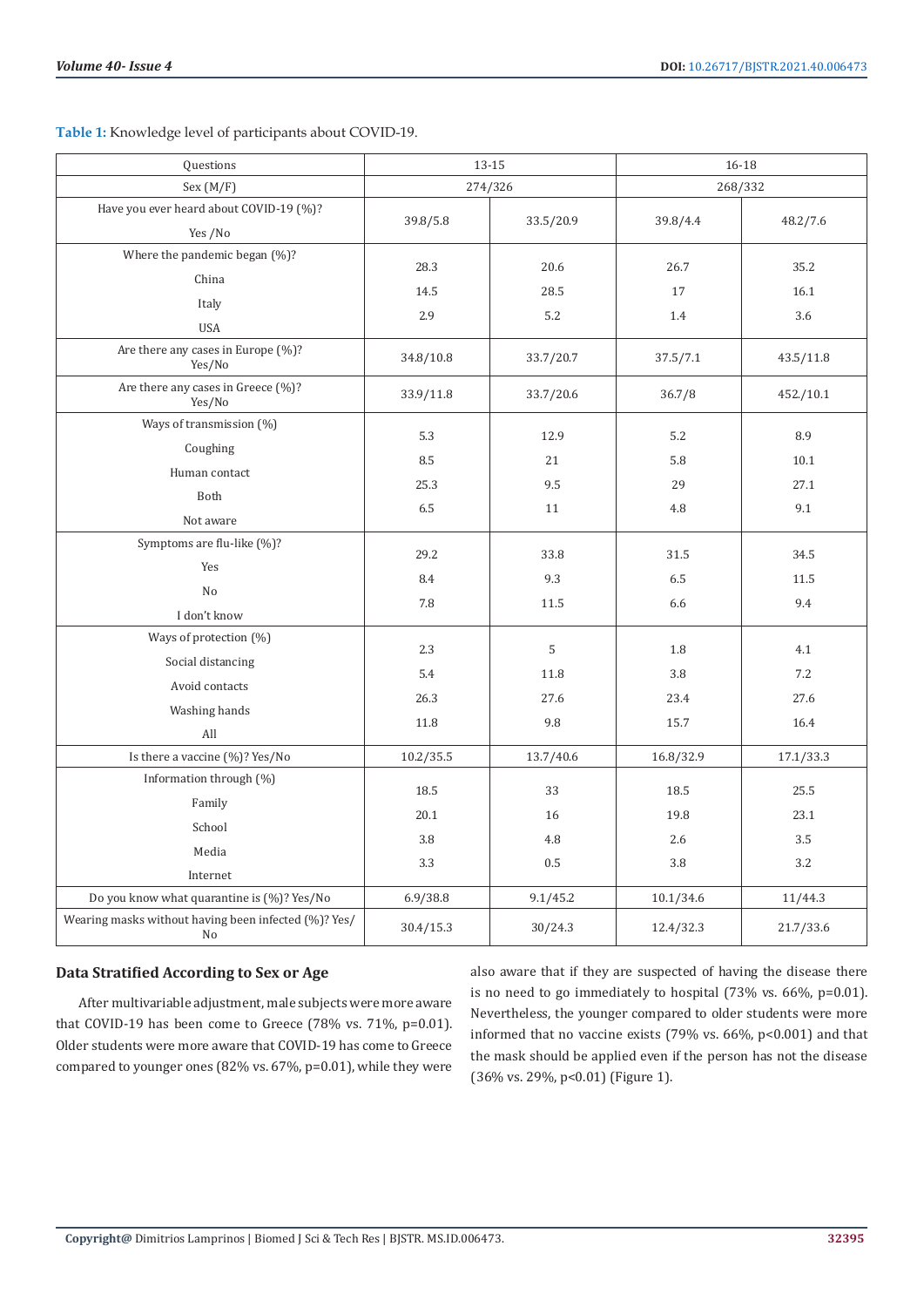

#### **Discussion**

In a survey of more than 1,200 sociodemographically diverse teenagers, we found that most respondents perceived that they have heard of the coronavirus (COVID-19). However, many are not properly aware about the symptoms and the ways of protection; the one forth could not identify symptoms and almost the one third were totally informed about the proper prevention measures. Another critical point is the use of mask by healthy individuals as two thirds answered that is not necessary. That facts may reflect the blurred image given by the experts regarding the use of the mask. In our study, disparities by sex and age were presented. During the pandemic, Greece managed to react early and effectively. The number of the cases (2,892) and the victims (173) rank Greece in 78th position [7]; international mass media praise Greece's handling of outbreak as a surprising success story. As a consequence, from the beginning of May, most activities gradually return to normal, employees go back to work, various public restrictions ceased, bar and restaurant reopened. Whilst pandemic globally exists, Greek government outweighing the benefits for children's education and mental health, decided to reopen schools in 7<sup>th</sup> September. Several studies of COVID-19 hint that children are less likely to catch the novel coronavirus, and they don't often transmit it to others [8,9]. Relying on those encouraging data and the reassuring knowledge that very few children get severely ill from COVID-19 other governments, amongst then Denmark, Germany and Israel have already reopened schools.

The measures are tentative as most schools are resuming with reduced class sizes, shortened school days, and extra handwashing, while spots, which outbid about social distancing are flooding the media. However, some scientists worry about the risks, as even if the possibilities of transmission are low, the web of contacts makes the tracking process difficult. Our study, working to quickly capture the opportunity to investigate the level of awareness in teenagers, has clear limitations. First, the survey was conducted among a selected group of students only in the Attika region. Therefore, there is no knowledge how semi-urban and rural areas are informed regarding coronavirus. However, our study samples purposefully include girls and boys from schools socioeconomically diverse. Prior research on virus outbreaks guided our selection and creation of survey items [5,6]. However, items followed best practices for the design of assessments for use among persons with lower literacy [10]. Third, our outcomes capture only initial awareness of COVID-19, fundamental knowledge, attitudes, and a limited set of behaviors. However, understanding of the virus has since quiete evolved, and we could not expand on those developments. Items included in planned follow-up waves of the survey will adapt accordingly.

Finally, public health messages about new policies and restrictions dramatically change day to day. Regardless, our findings depict the initial lack of clarity in understanding and perceived susceptibility, among teenagers regarding pandemic. Bearing in mind our findings, actions and cooperation are needed amongst local authorities, health boards, trade unions, public health, disease